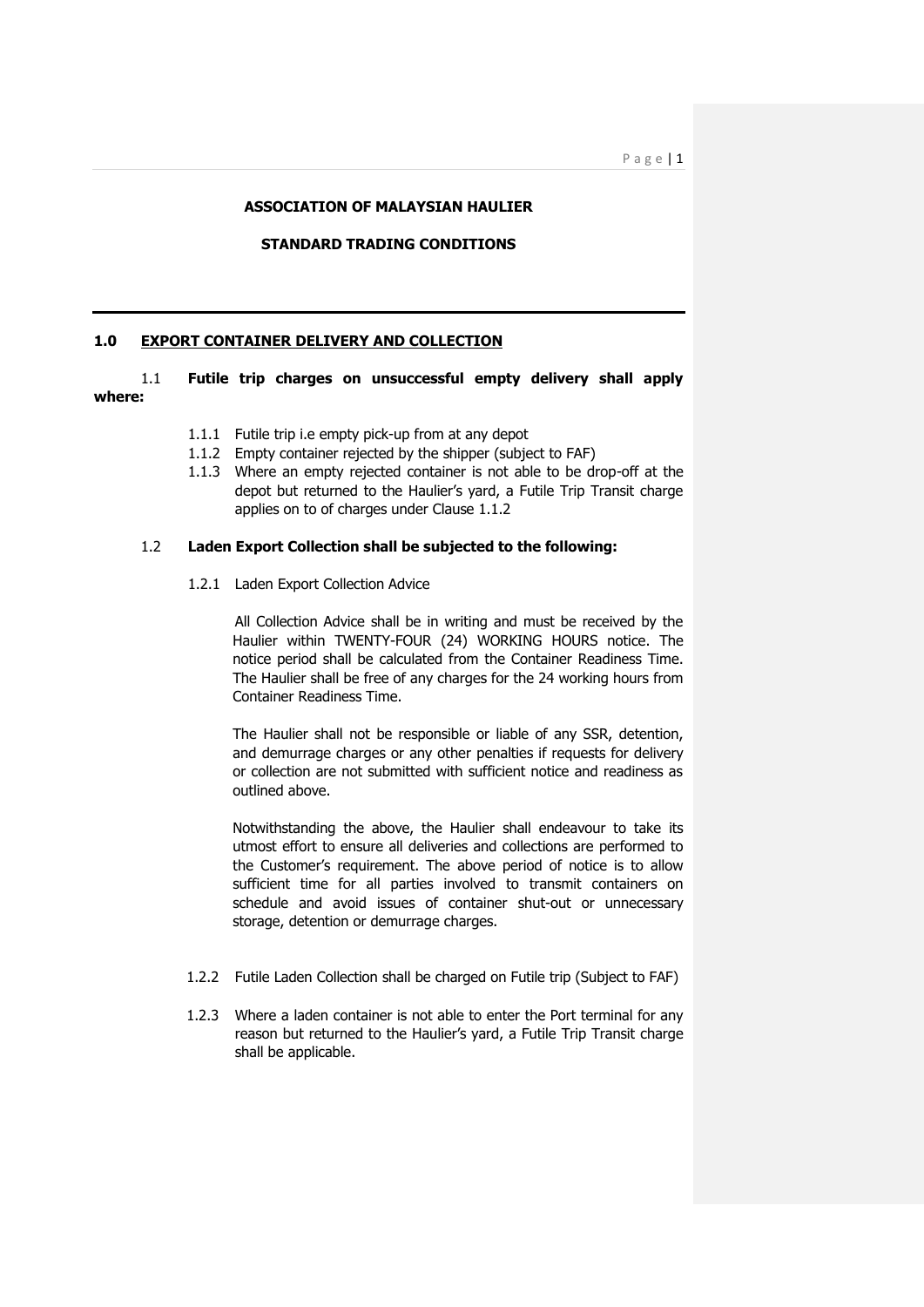1.2.4 In case of any SSR, detention, store-rent or demurrage charges or any other penalty charges, which may be incurred, the Haulier shall pay base on the following method:

(The number of days incurred under Haulier's account) x (the rate of charge starting on the first day of the rate schedule)

The liability of the Haulier for any delays shall be subjected to the limitations as stated in our clause for "LIMITS OF LIABILITY IN RESPECT OF DELAY"

## **2.0 IMPORT CONTAINER DELIVERY AND COLLECTION**

# 2.1 **Laden import Delivery on containers shall be on the following conditions: -**

## 2.1.1 Laden Import Container Delivery Request

ROT and all necessary documents must be received by the Haulier (including any "container release") required from Port, Customers and/or any other Government or Statutory bodies) at least FORTY-EIGHT (48) WORKING HOURS from required date. The Haulier shall be held free from all charges incurred by consignee within the 48 working hours' notice period from receipt of last document or "container release"

The Haulier shall not be responsible or liable for any SSR, detention, demurrage charges or any other penalties if requests for delivery or collection is not submitted within sufficient notice and readiness as stated above.

Notwithstanding the above, the Haulier will endeavour to take its utmost effort to ensure all deliveries and collections are performed to the Customers requirements. The above period of notice is to allow sufficient time for all parties involved to move containers on schedule and avoid issues of container shut-out or unnecessary storage, detention or demurrage charges.

2.1.2 In case of any SSR, detention, store-rent or demurrage charges or any other penalty charges, which may be incurred, the Haulier shall pay base on the following method :-

(The number of days incurred under Haulier's account) x (the rate of charge commencing on the first day of the rate schedule)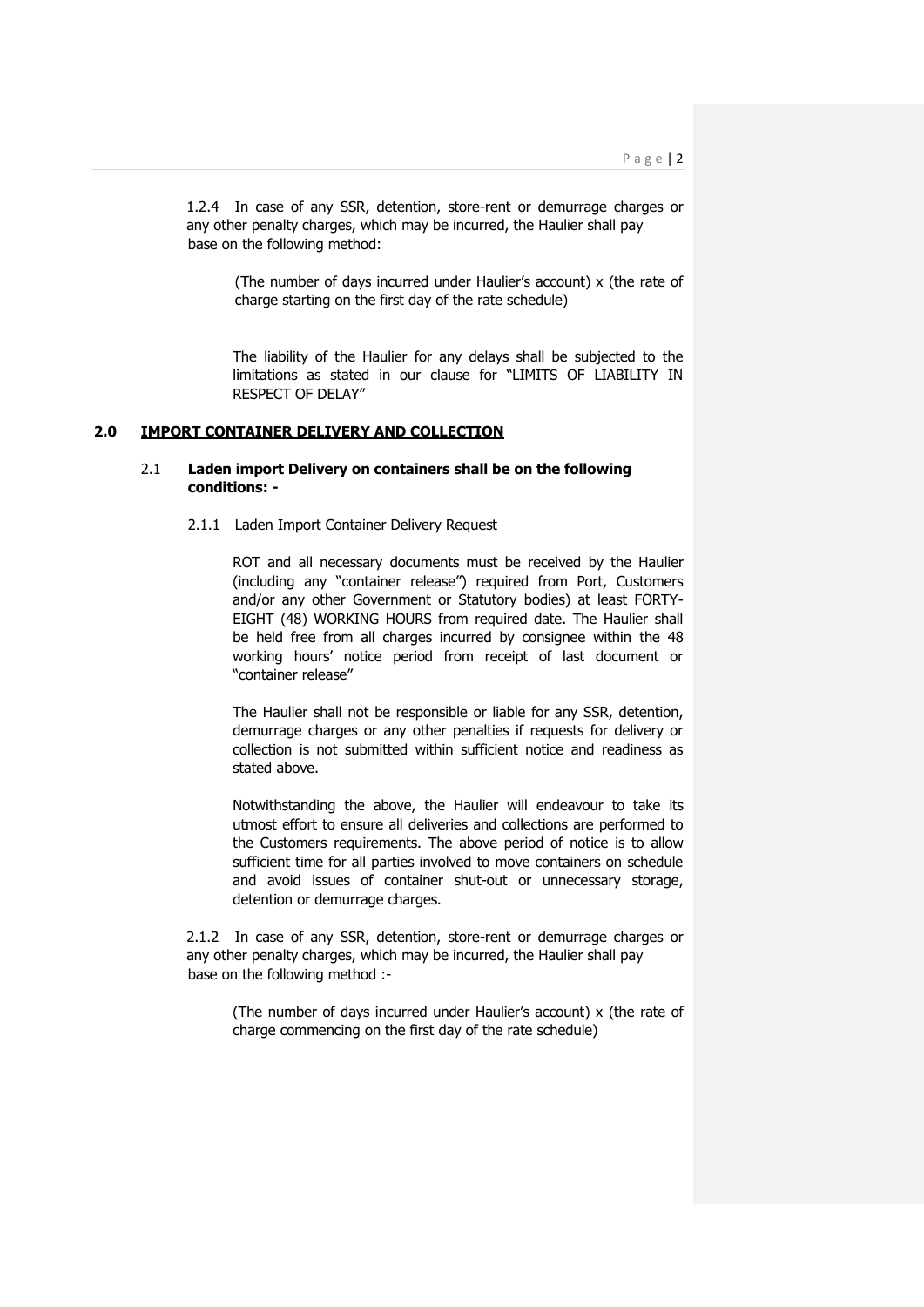The liability of the Haulier for any delays shall be subjected to the limitations as stated in our clause for "LIMITS OF LIABILITY IN RESPECT OF DELAY"

2.1.3 Futile trip charges will be applicable in the event there the Customer cancels the trip earlier confirmed.

# 2.2 **Import Empty Container Collection shall be on the following conditions:-**

2.2.1 All Collection Advice shall be in writing and must be received with FORTY-EIGHT (48) WORKING HOURS notice. The notice period shall be counted from time of Container Readiness Time. The Haulier shall be held free of all charges incurred by consignee for 48 working hours' notice period from Container Readiness Time.

> The Haulier shall not be responsible or liable for any detention, demurrage charges or any other penalties if requests for delivery or collection is not submitted with sufficient notice and readiness as outlined above.

> Notwithstanding the above, the Haulier shall endeavour to take its utmost effort to ensure all deliveries and collections are performed in accordance to the customers requirement. The above period of notice is to allow sufficient time for all parties involved to move containers on schedule and avoid issues of container shut-out or unnecessary storage, detention or demurrage charges.

- 2.2.2 Futile Empty Collection shall be charged on Futile trip (subject to FAF)
- 2.2.3 Where an empty container is not able to be dropped off at the depot (due to factors outside of Haulier's control) but returned to haulier's yard, all the following charges applies :-

a. Futile Trip Transit Charges applies b. Futile Trip (Unsuccessful Empty Drop-Off)

2.3.4 In case of any detention, store-rent or demurrage charges or any other penalty charges, which may be incurred, the Haulier shall pay base on the following method :-

(the number of days incurred under Haulier's account) x (the rate of charge staring on the first day of the rate schedule)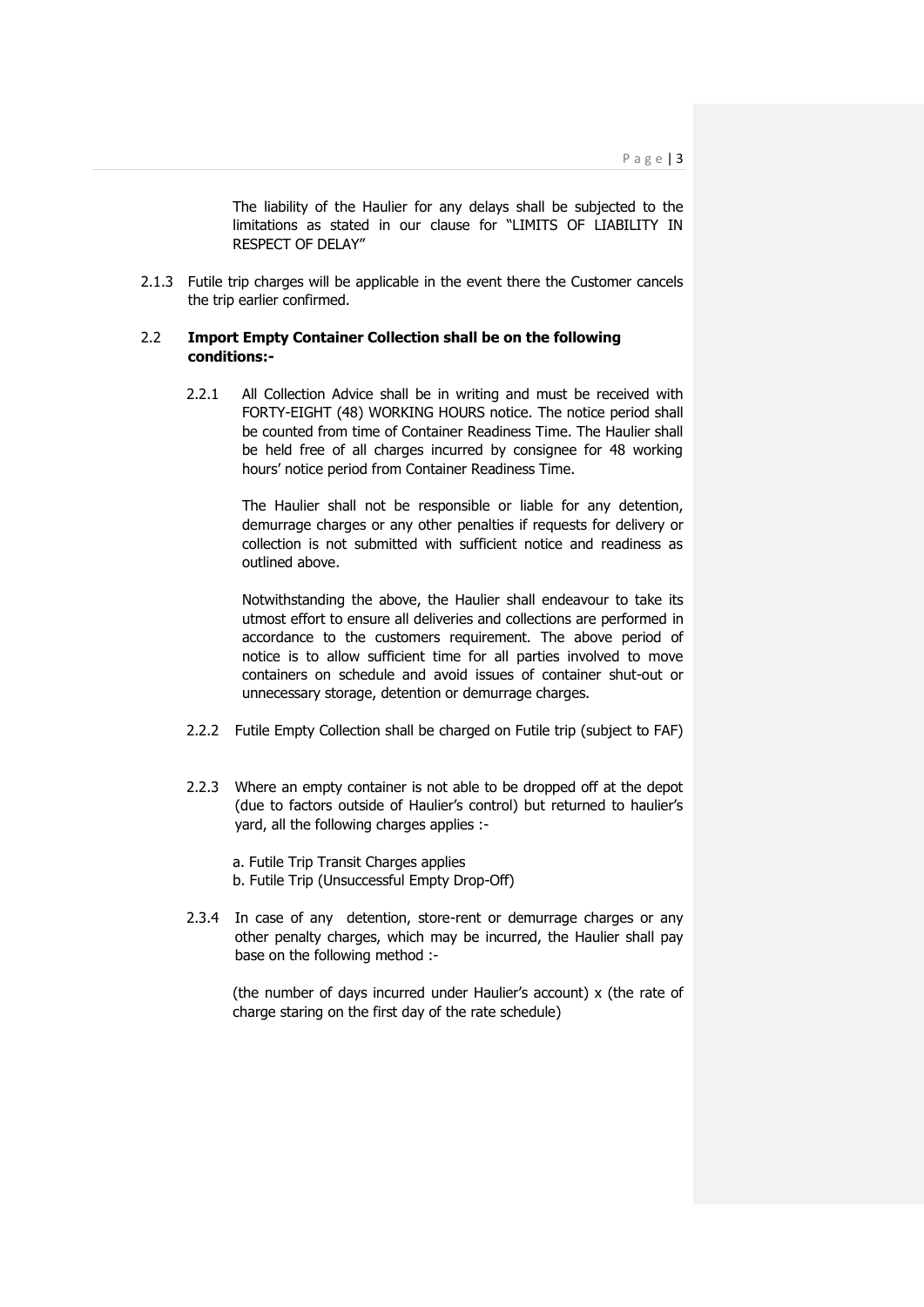The liability of the Haulier for any delays shall be subjected to the limitations as stated in our clause for "LIMITS OF LIABILITY IN RESPECT OF DELAY"

# **3.0 WAIT TO LOAD/UNLOAD (TUNGGU ISI/TUNGGU TURUN)**

For any delivery on a "wait to load/unload" basis, the waiting time shall be as follows:-

3.1 The free time for delivery of loading/unloading is ONE HOUR only

3.2 Waiting time charges (or part thereof) per container beyond the free time for loading/unloading.

## **4.0 CONTAINER STAGING IN HAULIER'S YARD**

At the customer's request the staging of containers at Haulier's yard may be affected on case by case basis.

The customer shall indemnify the Haulier against all and any claims for damages, consequential losses, personal injury and any other claims and losses however it may arise while the container is staged in the Haulier's yard. The customer shall also ensure that the cargo and container is fully insured at their own expenses.

- 4.1 Staging charges shall apply
- 4.2 Storage charges shall apply

## **5.0 DELIVERY TO UNSECURED PREMISES**

It is the Customer's responsibility to ensure that a proper, safe and secured premises is provided for the parking of the prime mover, trailer and container.

- 5.1 Delivery to unsecured premises will only be performed on a "wait to load/unload basis" Waiting time charges shall apply as per clause (3.0) above.
- 5.2 An unsecured premise is defined as:
	- 5.2.1 Without or outside of a fenced and gated premise
	- 5.2.2 Without 24-hour security personnel to attend to the container and trailer
- 5.3 The Customer must inform the Haulier that a delivery will be required to an unsecured premise before the acceptance of the ROT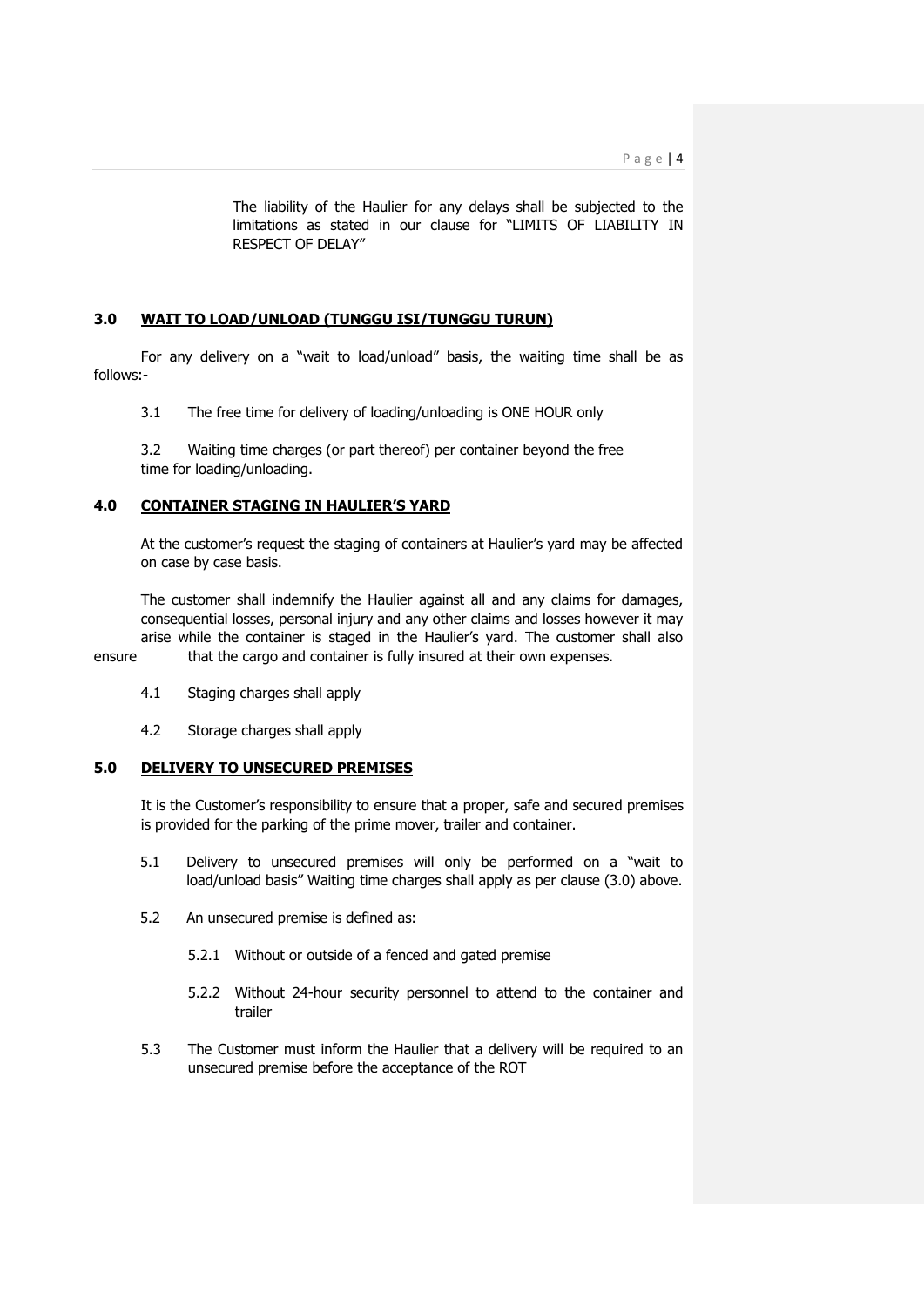- 5.3.1 Should a consignment arrive at an unsecured premise without any pre-alert by the Customer to the Haulier, the container shall be loaded/unloaded on a "wait to load/unload" basis subject to the Haulier's sole discretion to agree or reject to wait for the process of loading/unloading. Clause 3.0 above mentioned then applies.
- 5.3.2 If for any reason whatsoever that the "wait to load/unload" cannot be performed, the container shall be returned to the depot or in the event it is laden, the said container shall be delivered to the Haulier's yard for staging while waiting further instructions.
- 5.3.3 If an empty container is referred to an empty depot, futile trip charges as per clause 1.1 Futile Trip on Unsuccessful Empty Delivery applies.
- 5.3.4 If laden container is returned for staging at the Haulier's yard, then a Futile Trip Transit charge as per clause 2.1.3 Futile Trip Unsuccessful Laden Delivery applies.
- 5.4 The Customer shall indemnify the Haulier while loading/unloading is being performed at an unsecured premise. The indemnity shall include but is not limited to any damages, losses, personal injury, consequential losses and any other claims and losses, which may occur, however it may arise while loading/unloading.
- 5.5 At all times, the Haulier reserves its rights to refuse or accept to deliver a consignment to an unsecured premise.
- 5.6 In the event the customer requires, demands and/or insist for the Haulier to park or retain its belongings outside the premises of the the customer, the customer shall be responsible for any losses that may be suffered by the Haulier.

# **6.0 SCHEDULE OF SURCHARGES**

Surcharges apply for transportation and handling of refrigerated, dangerous cargo or container requiring special equipment.

# 6.1 **DIRECT LOADING/DELIVERY CHARGE**

- 6.1.1. If "Direct Delivery" is required by the Customer, a "Direct Delivery" surcharge shall apply. Any other costs incurred for direct delivery shall be borne by the Customer. The same applies for "Direct Loading" request.
- 6.1.2 Direct Delivery surcharge applies to all requests for direct delivery whether for DG, Reefer or even General-Purpose containers. So long as a request for Direct Delivery is made, the surcharge applies. The same applies for "Direct Loading" requests.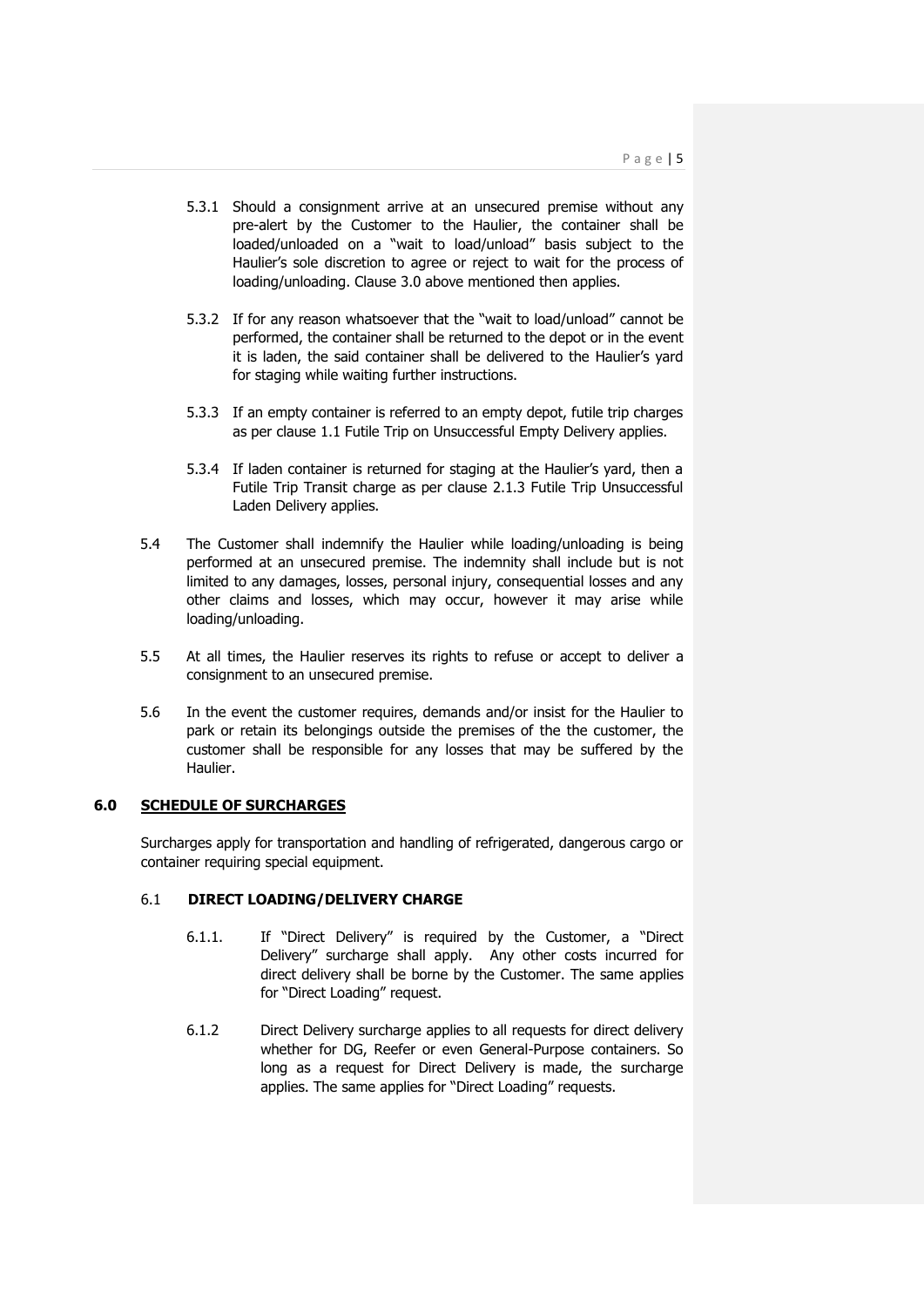6.1.3 If direct loading/delivery is not requested, then the required period of notice for Collection and delivery within Clause 1.0 and Clause 2.0 shall apply. The Haulier shall be held free of all charges incurred within the notice period required, however it may arise as provided for under the above said clauses.

# 6.2 **DANGEROUS GOODS**

All Dangerous Goods specified and listed with a DG UN Number shall be charged a DG surcharge. Surcharge applies whatever the class number of the cargo whether the highest or lowest rated class. The surcharge applies whether the cargo is DG Class 1.0 or DG Class 3.0 or even DG Class 9.0, so long as the cargo is classed as Dangerous Goods.

### 6.3 **REFRIGERATED CONTAINERS (REEFER)**

- 6.3.1 Reefer Surcharge shall apply on all "LIVE" refrigerated containers.
- 6.3.2 For Non-Operating Reefers (NOR) containers, no surcharge shall apply so long as the treatment of this container is considered as if it is a General Purpose Container including any claims for demurrage, detention and any other costs representing penalties for e.g SSR or store-rent.

#### 6.4 **Out-of-Gauge Cargoes in Containers**

Over-height, over-length or over-width cargo shall be assessed an OOG surcharge

## 6.5 **List of Surcharges**

The following are a list of surcharges that will be applicable. For any other special cargoes or container movements which are not listed below, please check with the Haulier on the additional surcharge before submitting the ROT.

- 6.5.1 Dangerous Goods (DG) Surcharge
- 6.5.2 Refrigerated Cargoes and/or Containers
- 6.5.3 Out-of Gauge cargoes and/or Containers
- 6.5.4 Perishable Goods
- 6.5.5 Transportation requiring special equipment e.g Freezer unit, tipping device etc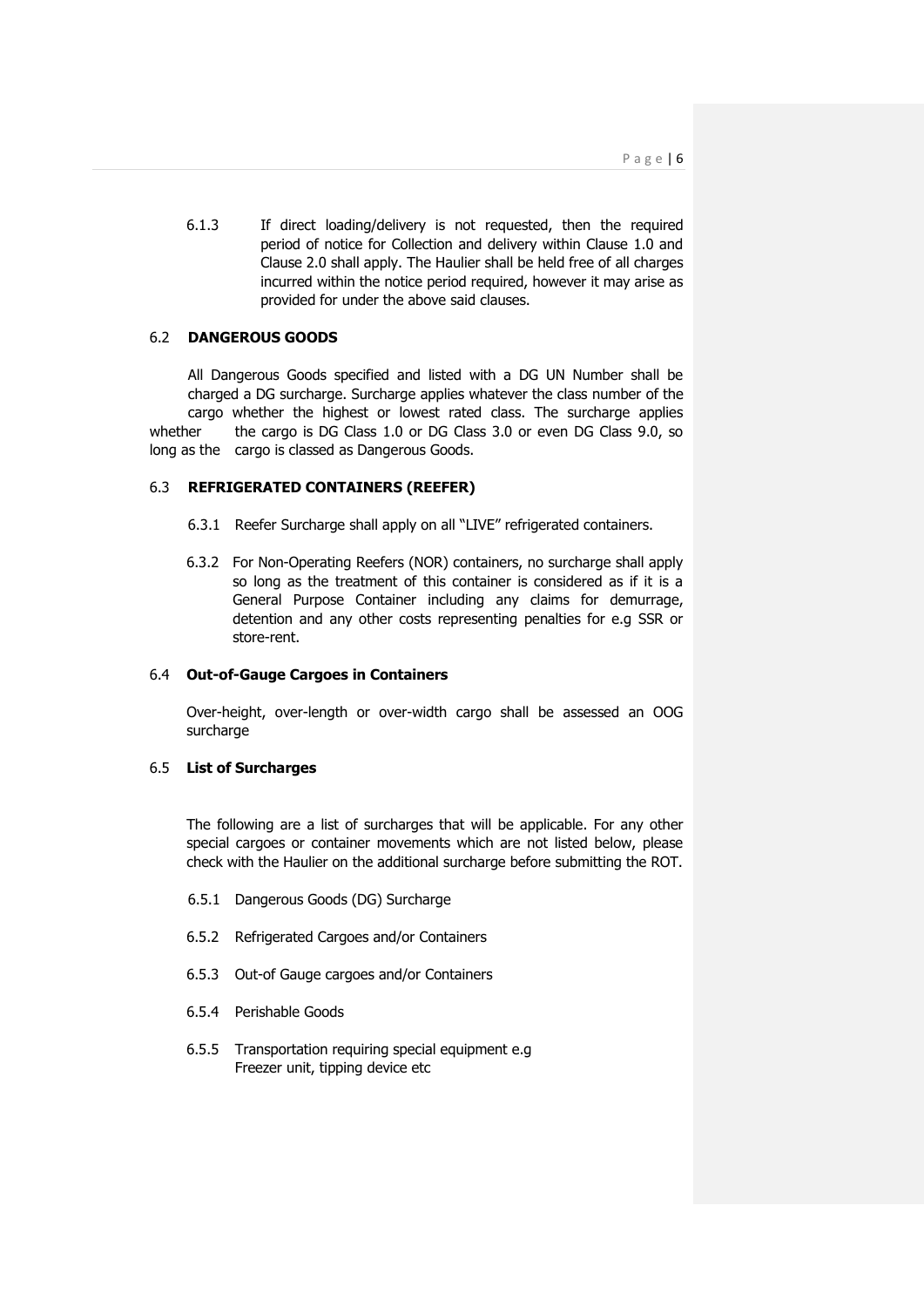P a g e | 7

- 6.5.6 Any other special cargoes and/or Containers Not specified
- 6.5.7 Weighing required by customers

# **7.0 INSURANCE**

The Customer shall at all times ensure that they have purchased and/or obtained full insurance coverage for goods in transit including the coverage of the container, which holds the goods. This coverage shall include the entire journey from receipt until delivery of the container up to and including any transit, temporary stoppage and/or staging, partial loading/unloading period. The Customer shall provide proof of such insurance coverage to the Haulier on request.

Unless the Haulier advise otherwise in writing to the Customer, the Haulier is deemed to be covered under Subrogation insurance. All claims whether for loss or damages however it may arise, whether from the customer or other third parties shall be claimed against the Customer's own insurer. Should there be justification for claim against the Haulier, the Customer's insurer shall then claim against the Haulier's insurer. The Customer shall make no direct claims against the Haulier unless allowed for by the individual Haulier's insurers.

The Customer shall also never deduct in any manner either by direct debit or contra of account or any other method that reduces the payments due to the Haulier for services previously rendered, in any effort to off-set claims for losses, damages or penalties for delays and any other costs which may arise.

- 7.1 The amount for compensation for any one case shall not exceed RM5.00 per Kilo gross weight of the Goods and container or RM100,000.00 per claim, whichever lower.
- 7.2 In the case of loss or damage to any containers, the Haulier shall not be liable for any demurrage, detention, store-rent or any other incidental charges relating to the container beyond the claim for physical damage or loss of the container, from the day after the incident of damage to the container or from three (3) days after the day the container was handed into the Haulier's custody subjected to the limit for compensation under clause 7.1 above.

## 7.3 **Time Limits for Claims**

The carrier shall not in any event be liable for:-

7.3.1 Loss or damage to Goods/Containers unless it is advised in writing within 3 days and the claim be made in writing within seven (5) days

**Comment [H1]:** Dato Shamesh: why the need to increase the sum?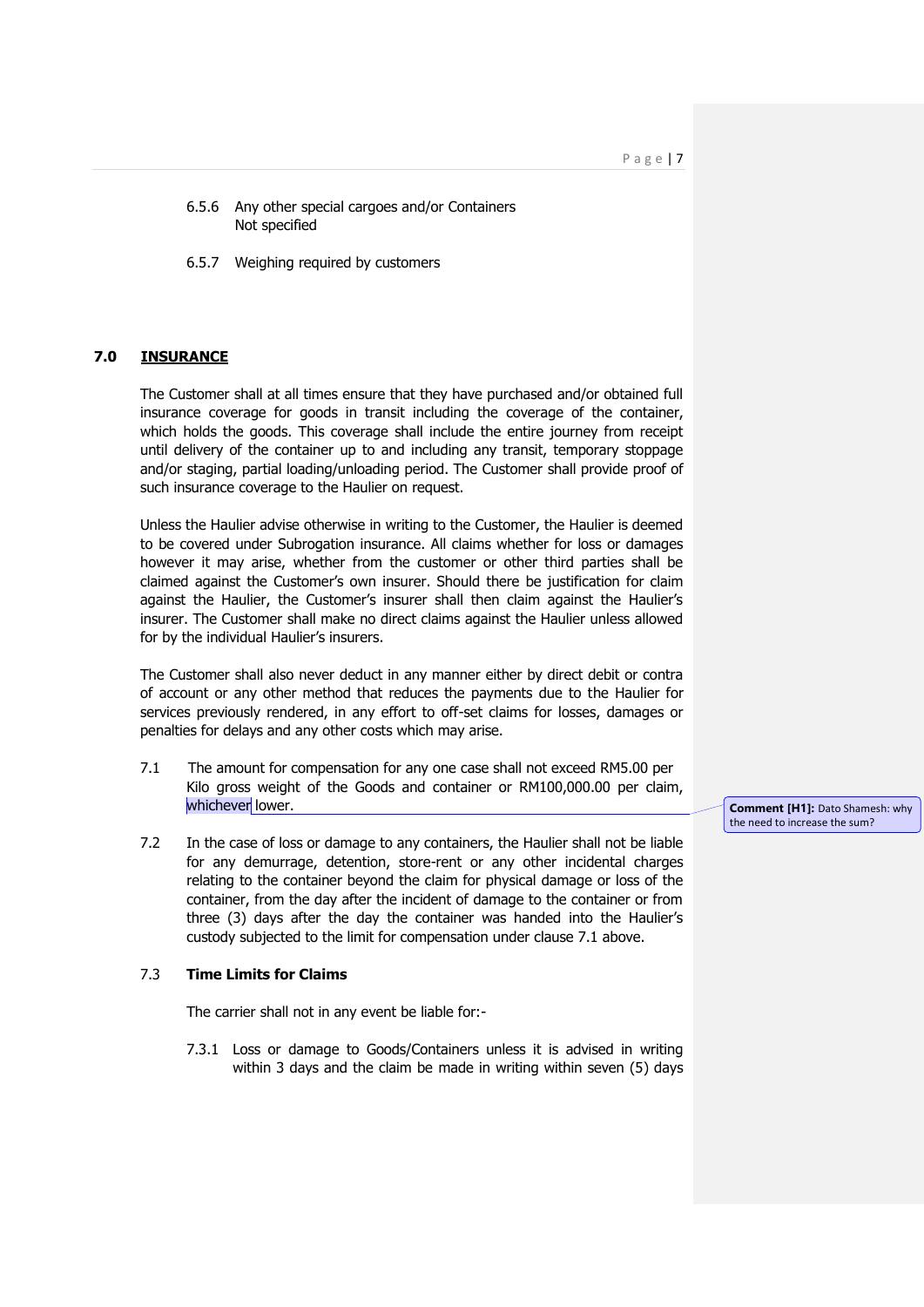after the termination of transit of the consignment, or part of the consignment, in respect of which the claim arises.

- 7.3.2 Non-delivery of the whole of the consignment or part thereof unless it is advised of the non-delivery in writing within three (3) days and the claim be made in writing within seven (7) days after the consignment was handed to the Haulier by the Customer.
- 7.3.3 Losses/damages to Goods found in the container if the container's seal is intact upon receipt by the Customer
- 7.4 The Haulier shall in any event be discharged from all liability whatsoever in respect of the Consignment unless suit is commenced within a period of time of one (1) year from the termination of transit or in the case of loss, misdelivery or non-delivery of the whole or part of the Consignment, from the said seven (7) days referred to in Clause 7.3.2 above thereof.

# **8.0 LIMIT OF LIABILITY IN RESPECT OF DELAY**

- 8.1 The liability of the Haulier in any event in respect of any delay in the carriage of any complete Consignment shall not exceed a sum equal to the carriage charges received by the Haulier in respect of the Consignment
- 8.2 The Haulier shall not in any case be liable for any indirect or consequential losses or for loss of a market.
- 8.3. For matter of clarity, the Haulier shall not be responsible to compensate the customer in the event there are any unavoidable delays in delivering or collecting the cargo.

## **9.0 STAYING TIME (DETENTION) OF PRIME-MOVER AND TRAILER**

Detention charges will be raised for prime movers and trailers detained at the customers premises will be applicable.

#### **10.0 PRIME MOVER AND TRAILERS**

Charges for waiting time of container movements at the port or depots will be applicable:

The above charges will be computed on the period between the arrival of the prime mover and trailer at the Port terminal/Empty depots and the time the container is off-loaded/mounted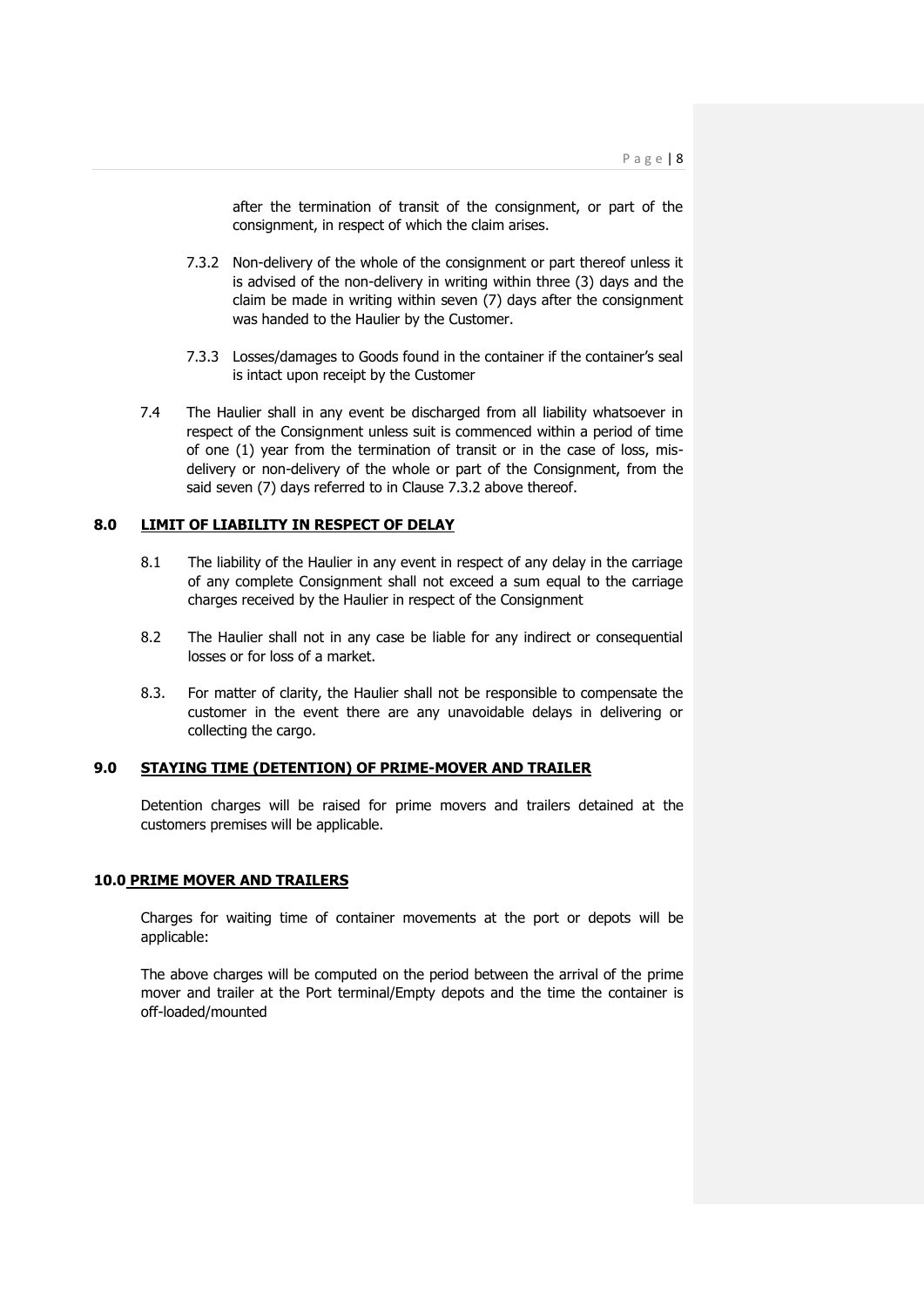## **11.0 DIVERSION OF CONTAINERS**

- 11.1 "Diversion" means to move a container from the premises of the Customer to the premises of another Customer/trader at the request of either one of the Customers, trades, shipping lines or their agents or any change in destination at the request of the Customer, trader or their agents form the first appointed destination as stated in the ROT
- 11.2 Only written notification for diversion, officially endorsed by the Customer will be accepted and charges will be applicable. In addition, the Customer will also be charged the difference in rates between the two destinations.

### **12.0 CANCELLATION AND AMENDMENTS OF ROT**

In case of any cancellation or amendments made by the Customer to the ROT, the Carrier reserves the right to charge the Customer.

# **13.0 PUBLIC HOLIDAYS**

The Carrier will be closed on the following public holidays:-

| 13.1 Hari Raya Aidilfitri      | $: 2$ days |
|--------------------------------|------------|
| 13.2 Chinese New Year          | $: 2$ days |
| 13.3 Independence Day          | $: 1$ day  |
| Deepavali                      | $: 1$ day  |
| 13.5 Christmas Day             | $: 1$ day  |
| 13.6 New Year's Day (Calendar) | $: 1$ day  |
|                                |            |

- 13.7 Consideration will be given for the movement of containers with valuable cargo on the above holidays depending on the degree of urgency. Any request for such movement should be made in advance i.e not later than Forty Eight (48) working hours before the Carrier's office closes for the holidays. The charges to be imposed on such movement will be double the normal tariff.
- 13.8 For container movements during gazetted public holidays (as applicable to the branch concerned) other than those stated above. Any such request for such movement should be made in advance i.e not later than Forty-Eight (48) working hours before the Carrier's office close for the holidays.
- 13.9. The Customer shall ensure they will bear and/or reimburse any other additional costs in the event the Port or Shipping line impose unexpected charges as a result of delays contributed by congestion in the Port especially during festive period.

## **14.0 IMPLEMENTATION AND MODIFICATION OF THE TARIFFS**